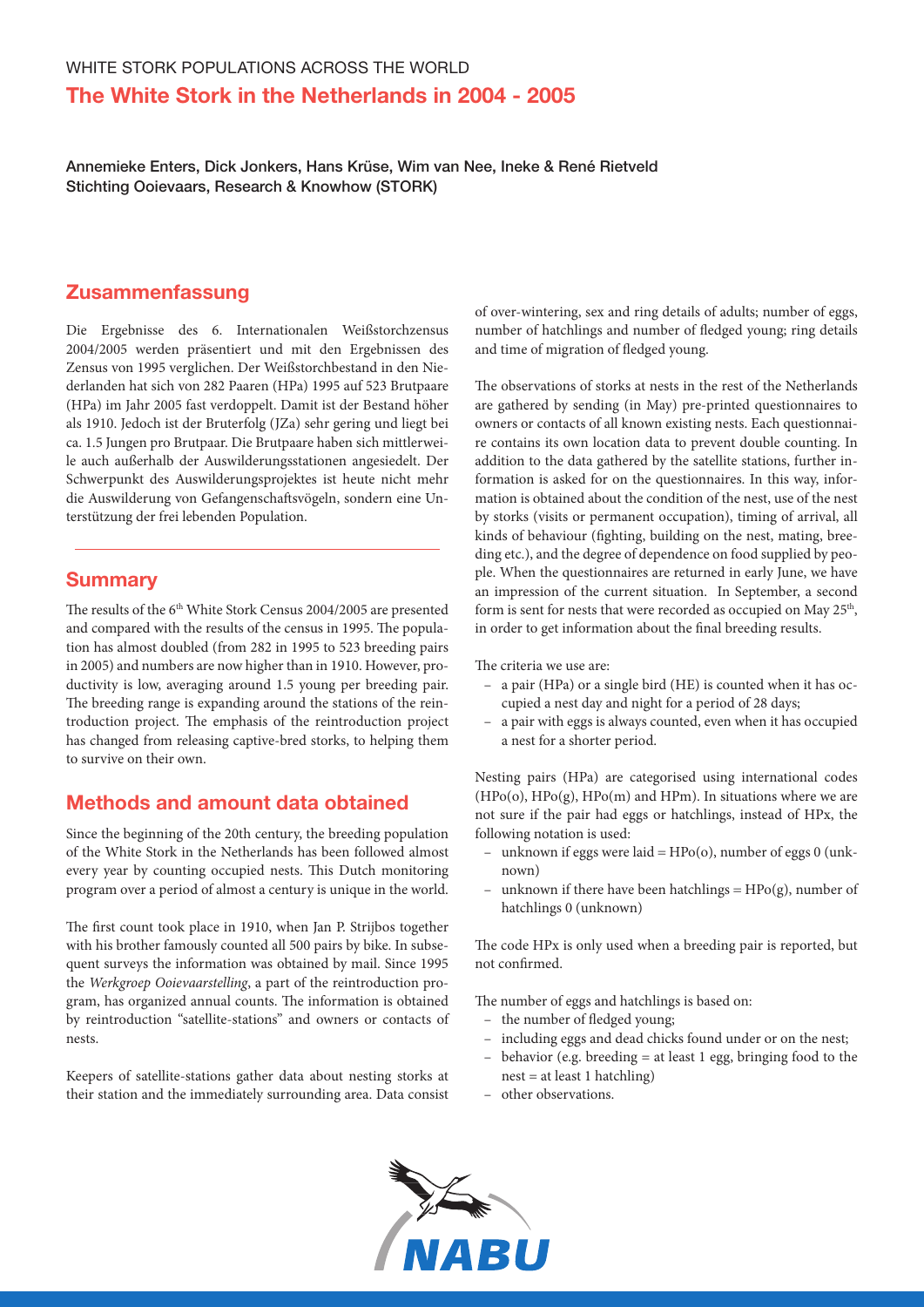All this data is put on a database for listing breeding results, making distribution maps and further research. Every nest has its own record with a unique number, the exact location and contact data. Sub-records with the year's breeding results are attached to this nest record annually. In combination with the data on ring recoveries, the breeding database means that the stork population in the Netherlands is almost completely covered.

## Results of the census 2004/2005

The *Werkgroep Ooievaarstelling* has chosen to use the results in both years of the census. This was possible because we have the data, but also because there are differences between the two years. In both years, the total number of nesting pairs (2004: 562 HPa; 2005: 563 HPa) was almost the same, but much higher than 2003. The factor which made using both years very interesting is the breeding results. 2004 was by far the best breeding season we had ever recorded, with more than 900 fledged young, compared to the 600 or so generally recorded in the preceding years. This success was due to two main causes:

– good weather conditions in the critical phases of the breeding season;

– an abundance of food because of very high numbers of voles The breeding season 2005 was more normal, with a period of rainy and cold weather when the eggs were just hatched, followed by heavy rainfall around the end of the first week in June. Heavy losses because of bad weather between early May and early June are common in the Netherlands. The death of nestlings at an early age, before they are clearly visible, affects the numbers in the tables. (see "Methods")

For the White Stork censuses, the Netherlands is traditionally divided into regions based on five concentrations around satellite stations of the reintroduction project (Fig. 1). As shown in Table 1, breeding numbers in three regions decreased, while numbers increased slightly in the northern part of the Netherlands. There was also a decline in the number of captive breeding pairs. The reason for retaining birds in captivity is that they are often productive and in this way contribute to the results. These pairs consist of two birds that are both unable to fly, or a free-flying stork White Stork mated with a bird that is not able to fly.

Although the main aim of the census was to get information about the number of breeding pairs along with the outcome of breeding attempts, a population also contains pairs that occupy nests without breeding activity. In particular, where a population includes some very old birds, they often skip a year breeding, but never theless occupy a nest. Including these birds in the census allows a more complete view on the situation to be obtained.

Table 2 gives a better impression about the situation in each region. The number of nesting pairs and their results differs between regions, caused by factors such as urbanization, landscape, habitat and supply of supplementary food. Figure 1, shows clear concentrations around some of the former release stations in 1995, but in other places closure of the release stations and changes in the feeding program caused more spreading. Based on our knowledge of the breeding areas, the population performs best in areas with small, extensively used fields, surrounded with trees and hedges, and with a high water table. This partly explains the high densities and expansion in the north part of the Netherlands (regions 4 and 5). These relatively small regions have areas of habitat which are apparently suitable for the needs of the White Stork.

## Development of the breeding population

The White Stork has been a characteristic breeding bird of the Netherlands since at least the Middle Ages, but declines began to be reported as early as the nineteenth century. According to the first survey in the Netherlands (in 1910), about 500 nests were occupied by (breeding) pairs. At that time, the population was already decreasing. In 1939, the number of occupied nests was 316. By the 1960s, it was clear that the White Stork would disappear as a breeding bird in the near future.

This motivated *Vogelbescherming Nederland* (BirdLife Netherlands) to start a reintroduction project in 1969. In that year, the breeding station in Groot-Ammers was opened. From 1979 till 1989 a total of 12 satellite stations were established. This has resulted in a substantial growth of breeding pairs from 1980 onwards, concentrated mainly around the breeding station and its satellite stations. Since 1990, more and more pairs have started to settle in other parts of the country. This was the first indication that the project was succeeding. In 1995, a concentration of breeding pairs around the satellite stations was clearly discernible (Fig. 1).

Since the previous census in 1994/1995, the population has increased enormously (Tab. 4; Fig. 1). In 1995, there were 297 nesting pairs (HPa), of which 282 were breeding, and in 2005 this had increased to 563 HPa (with 524 breeding) in 2005. The White Stork population is now larger than it was in 1910. This strong population increase and range expansion are attributable to a number of factors. Between 1995 and 2000, the first steps to a new phase in the reintroduction program were made:

- a reduction in the number of young kept in captivity at the breeding station to supply the satellite stations;
- gradual reduction in artificial feeding at some satellite stations;
- no further replacement of collapsed nests at the breeding and satellite stations ;
- reduction of nests and rearrangement of the layout of breeding and satellite stations, to reflect new ways of operation.

In many cases, this caused the storks to move away from the stations. At the same time, the increase in the breeding population meant increasing numbers of fledged young, which might return to Holland to breed.

After a lull between 1999 and 2001when breeding numbers were more or less stable, the population began to grow again, even faster. In 2000, the keepers of the satellite stations in the northern part of the country were disappointed that hardly any new breeding pairs settled in their area. But after 2000, the population started to grow rapidly in that region. Old breeding grounds were repopulated, even in the far north, where two old sites from the 1950s were re-occupied. Region 4 witnessed a population explosion. Locally, the growth was so strong that territorial fights led to very low breeding results in this area in 2005. Further strong growth occurred alongside the main rivers and in the centre of the Netherlands. The Flevoland population originates from a local project.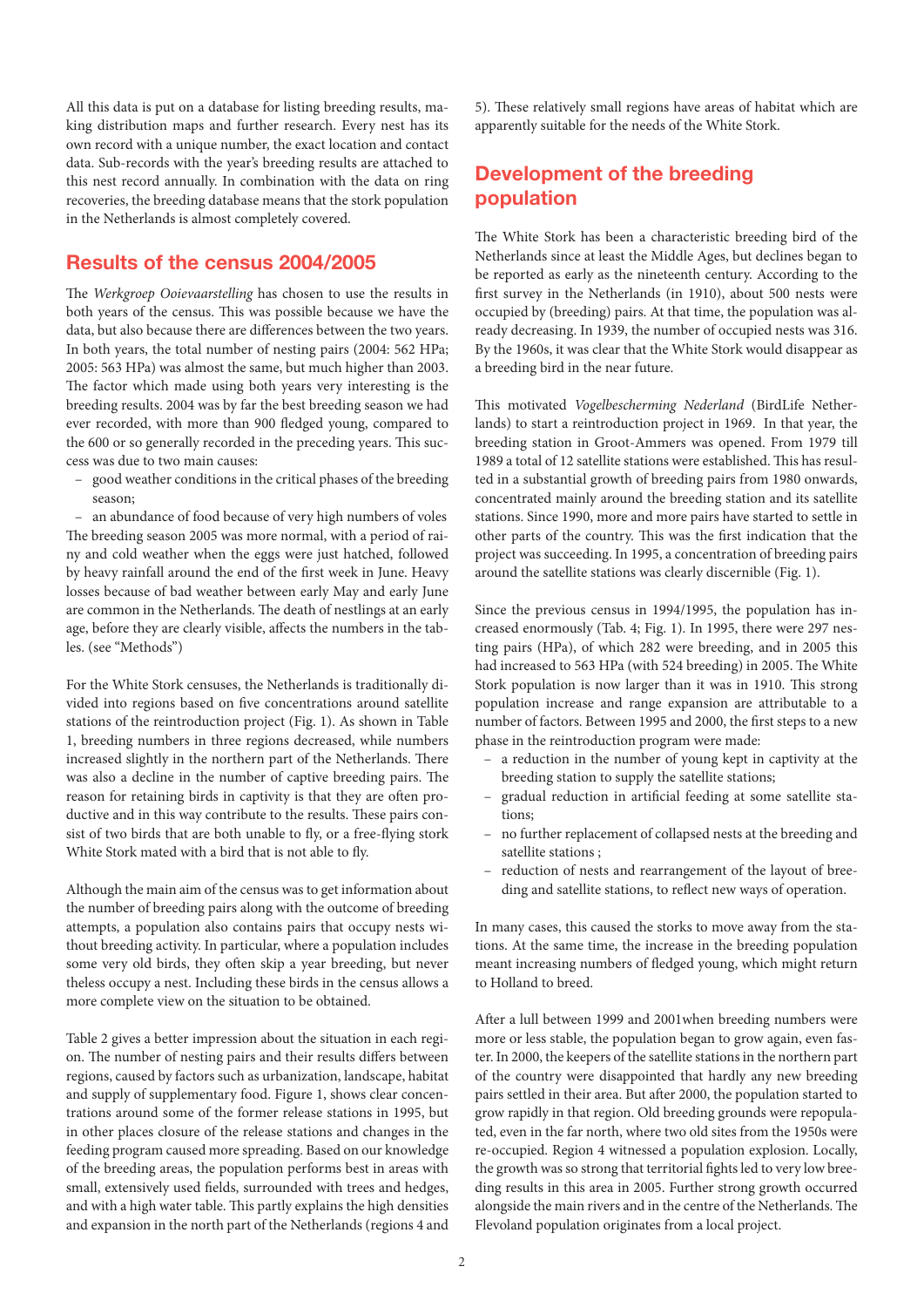Recording ring details of nesting birds shows that population growth is driven by the return of young Dutch birds (Fig. 2), as well as by immigration of young birds from abroad. They often start to nest further away from the breeding and satellite stations, and not on their grounds. Instead, they seem to fill the gaps left by old birds which have died. This is a good sign for the future.

### Nest locations

In the middle of the 20<sup>th</sup> century, most nests were found on city halls, churches, castles, houses, barns or trees. These nests could be natural or artificial. But regrettably, nests on poles came to predominate as old nests decayed. Trees with nests were blown down in storms, or fell down because of old age, and were replaced with poles. The disappearance of nests from buildings was often due to the Dutch habit of tidiness. An occupied stork's nest on a house makes the house look shabby and dirty, and the object of uncomplimentary remarks. Also, the prevailing rumour that stork excrement would ruin roof materials and destroy metal guttering contributed to the change to nests on poles.

When the population of the stork decreased during the 1960s and 1970s, the abandoned old nests were neglected and often disappeared. In the areas were the reintroduction was initiated, pole nests were becoming the most common nest type (Fig. 3). People forgot that storks originally nested in trees and on buildings. When artificial nests are erected to help the storks, people often think that nests on poles are the only option. They are amazed, or even panic, if a stork chooses another place to build a nest on its own, because they think storks can only breed on a nest on pole and are unable to build a nest of their own.

But as the stork population has expanded to new areas (actually repopulating lost historical range), the number of natural nests has grown. Although much of the population uses artificial nests on poles, increasing numbers of natural nests can be found, on a variety of sites.

Nowadays in the Netherlands, stork nests can also be found on cranes, old mills for draining the land, a solar panel, high streetlights, telephone poles, old farms, castles, silos, flat roofs, overhead wires, cages of zoos, churches, city halls, high chimneys, private homes, trees and hedges (Fig. 4). This is a development enjoyed by many people.

Unfortunately, the myth that storks damage roofs and the Dutch habit of tidiness still combine to cause the disappearance of nests on buildings, sometimes even if they have been occupied for years with no problems.

Another interesting development is that old nests which were maintained since they were abandoned are now being re-occupied, including some nests that had been empty for more than 50 years, but which have been occupied once again for a number years.

# Conservation and reintroduction programs

Between 1995 and 2005, there were major changes in the reintroduction project. 1998 was the last year that young White Storks were held in captivity in the breeding station in Groot-Ammers as a reserve for the satellite stations. At the end of 1999, the breeding station was converted into an educational centre about White Storks. The feeding programme at the satellite stations was changed, so that generally less food was made available to storks so that they could become independent of the stations. Precise details varied from station to station.

The breeding phase came to an end, and the main focus of the reintroduction project was now to improve the quality of the foraging areas. Some projects attempting to create special White Stork habitat failed. But the White Storks seem to benefit from changes in the landscape aimed at general improvements to the natural heritage, as well as from special projects targeted at other animals or plants:

- measures to cope with problems from seasonal high water levels in the main rivers led to the creation of floodplains along the rivers that are wet in winter and spring;
- new projects aimed at improving biodiversity (raising the groundwater level, creation of side channels in the main rivers etc);
- an increase in the area of extensively managed grassland (because of greater uptake of agri-environmental schemes).

Table 5 illustrates the effect of these changes in 3 areas further away from the areas of the 1995 concentrations. In these new areas, White Storks settled spontaneously and their numbers increased more rapidly than in other parts of the Netherlands, because of the presence of wet grasslands or extensive grassland management.

Because of the success of the project, the White Stork is not included in the new Dutch Red List of threatened species. Time will tell if this success is long-lasting.

## **Discussion**

We estimate that about 10% of breeding pairs are totally independent of artificial food, though not necessarily of people. The White Stork forages in fields, but also near human settlements. The White Stork is a very popular species and increasing numbers of people feed storks in order to retain birds on the nest in their garden, or to encourage more storks to settle in the vicinity.

The average productivity decreased from 2.5 young fledged per breeding pair in the early 1990s, to about 1.5 (Fig. 5) during the period 1996- 2005. This rate is too low to sustain a stable population. In spite of this, the population is increasing. About half of the adults overwinter in the Netherlands, so winter mortality of adults is very low. If low reproductive rates are more than compensated for by high adult survival, this might explain the current increasing population trend.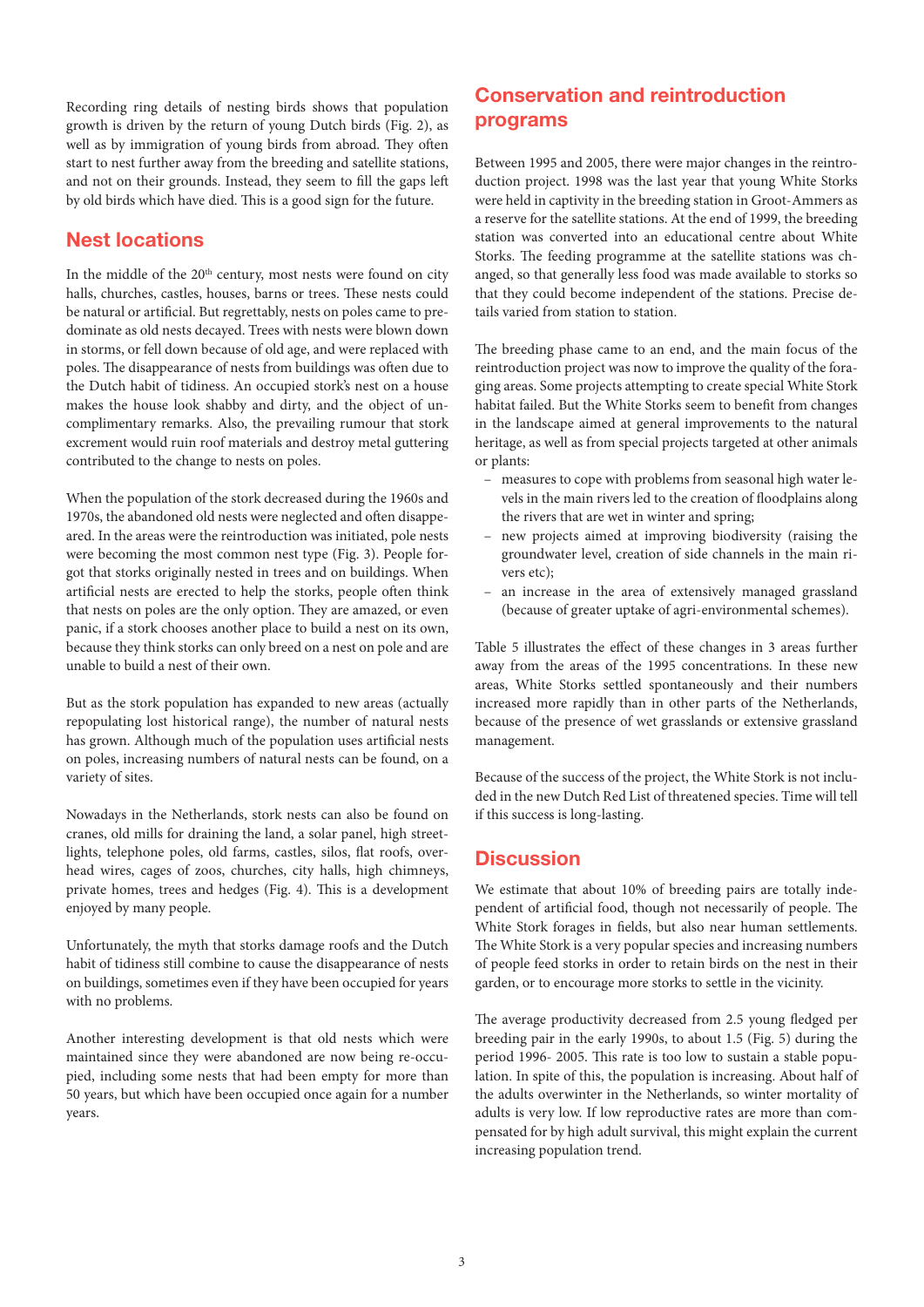# Acknowledgements

We thank all the people who made this census possible, in particular the keepers and volunteers of the satellite stations, the owners and contacts of nests for sending back their data and everyone else who contributed extra information.

#### **Author's adress:**

Annemieke Enters, Dick Jonkers, Hans Krüse, Wim van Nee, Ineke and René Rietveld, STORK Postbus 325, NL-1270 AH Huizen, The Netherlands, www.ooievaars.eu, secretariaat.stork@ooievaars.eu

| <b>Region</b>  |                                                                                                                                  |      | <b>Breeding pairs</b>       |                |                 |         |      | <b>Eggs</b> |      | <b>Nestlings</b> |      |              |          |                 |      |
|----------------|----------------------------------------------------------------------------------------------------------------------------------|------|-----------------------------|----------------|-----------------|---------|------|-------------|------|------------------|------|--------------|----------|-----------------|------|
|                |                                                                                                                                  |      |                             |                |                 | minimal |      | minimal     |      | fledged          |      | held         |          | JZ/             |      |
|                |                                                                                                                                  |      | free-flying<br>in captivity |                | hatched<br>laid |         |      | free        |      | in captivity     |      | breedingpair |          |                 |      |
|                |                                                                                                                                  |      | (A)                         | (B)            |                 |         |      |             |      | (D)              |      | (E)          |          | $(D+E) / (A+B)$ |      |
|                |                                                                                                                                  | 2004 | 2005                        | 2004           | 2005            | 2004    | 2005 | 2004        | 2005 | 2004             | 2005 | 2004         | 2005     | 2004            | 2005 |
| $\mathbf{1}$ . | Western part of The Netherlands<br>Central part of The Netherlands<br>Flevoland                                                  | 73   | 68                          | 3              | 1               | 212     | 173  | 158         | 132  | 127              | 101  | 1            | $\Omega$ | 1,68            | 1,46 |
| 2.             | Main rivers<br>Southern part of The Nether-<br>lands                                                                             | 162  | 156                         | $\overline{2}$ | 0               | 442     | 368  | 358         | 276  | 217              | 160  | 0            | 0        | 1,32            | 1,03 |
| 3.             | Northwestern part of the Veluwe<br>Central part of the Veluwe<br>Area around the IJssel-river<br>Eastern part of The Netherlands | 58   | 56                          | 0              | $\Omega$        | 160     | 152  | 137         | 131  | 93               | 73   | $\Omega$     | $\Omega$ | 1,60            | 1,30 |
| 4.             | Northwestern part of Overijssel<br>Friesland (area next to Overijssel)<br>Southwestern part of Drenthe                           | 189  | 196                         | 4              | $\overline{4}$  | 570     | 580  | 499         | 505  | 417              | 396  | $\Omega$     | $\Omega$ | 2,16            | 1,98 |
| 5.             | North part of The Netherlands<br>Northeastern part of The Nether-<br>lands                                                       | 40   | 43                          | 0              | 0               | 127     | 128  | 100         | 91   | 75               | 55   | $\Omega$     | $\Omega$ | 1,88            | 1,28 |
|                | <b>TOTAL</b>                                                                                                                     | 522  | 519                         | 9              | 5               | 1511    | 1401 | 1252        | 1135 | 929              | 785  | 1            | $\Omega$ | 1,75            | 1,50 |

Tab. 1. Results of the 6<sup>th</sup> International White Stork Census for the Netherlands. **Ergebnisse des 6. Internationalen Weißstorchzensus in den Niederlanden.**

**Tab. 2. Total number of nesting pairs of the White Stork, according to status (HPgroup\* : One of the satellite stations in Region 4 provided only total numbers of pairs and fledged young, so it is not possible to subcategorise these results further).**

**Gesamtzahl der Nestpaare des Weißstorchs, aufgeteilt nach dem Status (HPgroup\* : Eine Satellitenstation in der Region 4 meldete nur die Gesamtzahl der Paare und ausgeflogenen Jungen. So ist es nicht möglich diese Ergebnisse detaillierter zu unterteilen).**

| Region       |                                                                                                                                  | <b>HPa</b> |      | HPo(o)         |      | HPO(g)         |                | HPo(m)         |      | <b>HPm</b> |      | <b>HPgroup</b> |      |
|--------------|----------------------------------------------------------------------------------------------------------------------------------|------------|------|----------------|------|----------------|----------------|----------------|------|------------|------|----------------|------|
|              |                                                                                                                                  | 2004       | 2005 | 2004           | 2005 | 2004           | 2005           | 2004           | 2005 | 2004       | 2005 | 2004           | 2005 |
| 1.           | Western part of The Netherlands<br>Central part of The Netherlands<br>Flevoland                                                  | 86         | 82   | 10             | 14   | 13             | 4              | $\overline{7}$ | 14   | 56         | 50   | $\Omega$       | U    |
| 2.           | Main rivers<br>Southern part of The Netherlands                                                                                  | 173        | 163  | 11             | 7    | 23             | 30             | 27             | 39   | 112        | 87   | $\Omega$       | U    |
| 3.           | Northwestern part of the Veluwe<br>Central part of the Veluwe<br>Area around the IJssel-river<br>Eastern part of The Netherlands | 60         | 62   | $\overline{2}$ | 6    | $\overline{7}$ | $\overline{2}$ | 9              | 17   | 42         | 37   | $\Omega$       | U    |
| 4.           | Northwestern part of Overijssel<br>Friesland (area next to Overijssel)<br>Southwestern part of Drenthe                           | 199        | 209  | 6              | 10   | 15             | 24             | 14             | 18   | 124        | 123  | 40             | 34   |
| 5.           | North part of The Netherlands<br>Northeastern part of The Nether-<br>lands                                                       | 44         | 47   | $\overline{4}$ | 4    | 3              | 8              | 3              | 6    | 34         | 29   | $\Omega$       | U    |
| <b>TOTAL</b> |                                                                                                                                  | 562        | 563  | 33             | 41   | 61             | 68             | 60             | 94   | 368        | 326  | 40             | 34   |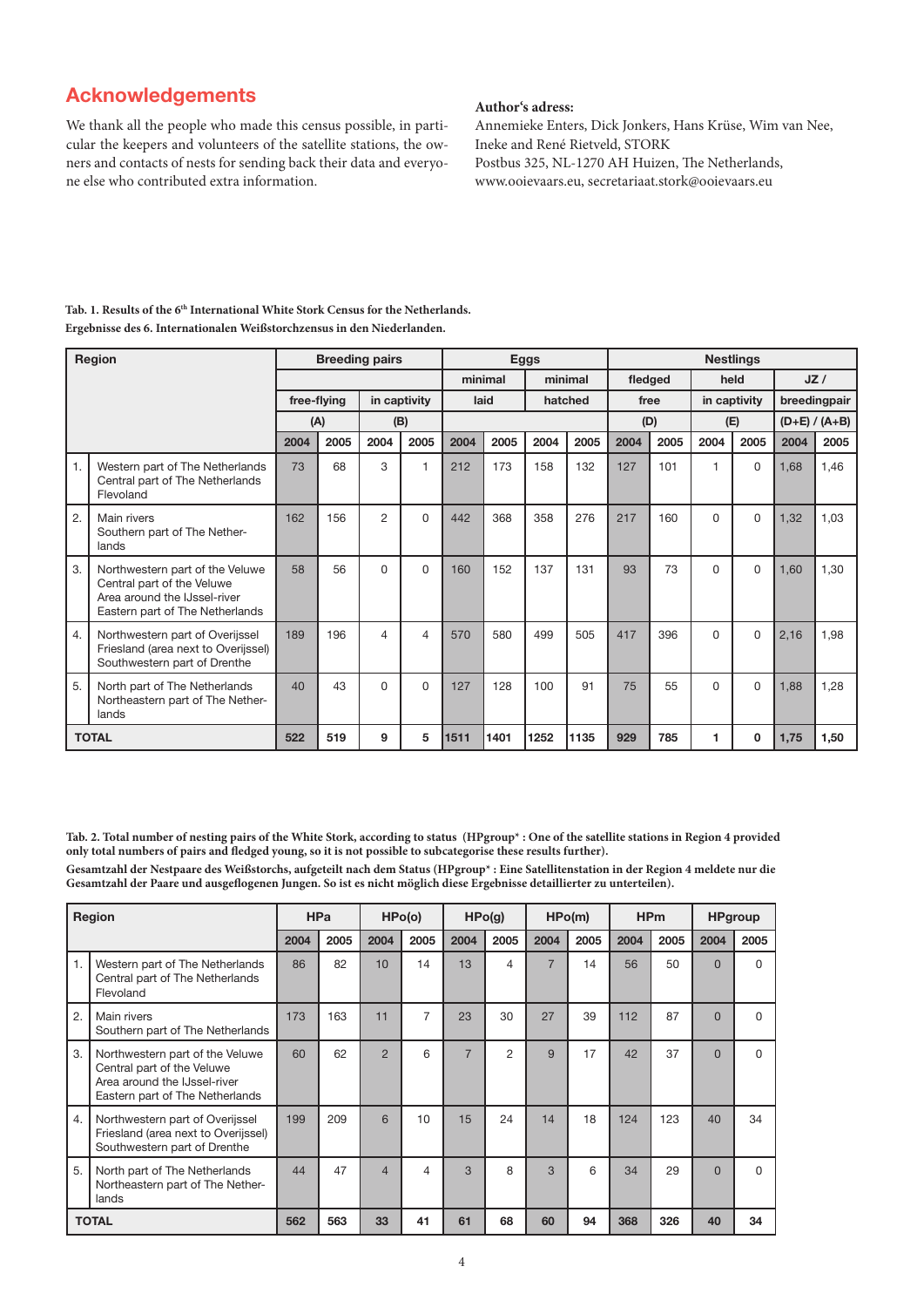#### **Tab. 3. Successful breeding pairs (HPm), by number of fledged young.**

**Anzahl erfolgreiche Brutpaare (HPm) unterteilt nach der Anzahl flügger Jungen.**

| Region       |                                                                                                                                  | HP <sub>m1</sub> |      | HP <sub>m2</sub> |      | HP <sub>m3</sub> |      | HP <sub>m4</sub>        |          | HP <sub>m5</sub> |                |
|--------------|----------------------------------------------------------------------------------------------------------------------------------|------------------|------|------------------|------|------------------|------|-------------------------|----------|------------------|----------------|
|              |                                                                                                                                  | 2004             | 2005 | 2004             | 2005 | 2004             | 2005 | 2004                    | 2005     | 2004             | 2005           |
| 1.           | Western part of The Netherlands<br>Central part of The Netherlands<br>Flevoland                                                  | 11               | 15   | 21               | 21   | 22               | 12   | $\overline{2}$          | 2        | $\Omega$         | 0              |
| 2.           | Main rivers<br>Southern part of The Nether-<br>lands                                                                             | 34               | 31   | 54               | 39   | 21               | 17   | 3                       | $\Omega$ | $\Omega$         | U              |
| 3.           | Northwestern part of the Veluwe<br>Central part of the Veluwe<br>Area around the IJssel-river<br>Eastern part of The Netherlands | 9                | 12   | 20               | 15   | 8                | 9    | 5                       | 1        | $\overline{0}$   | 0              |
| 4.           | Northwestern part of Overijssel<br>Friesland (area next to Overijssel)<br>Southwestern part of Drenthe                           | 15               | 24   | 39               | 34   | 40               | 41   | 26                      | 22       | $\overline{4}$   | $\mathfrak{p}$ |
| 5.           | North part of The Netherlands<br>Northeastern part of The Nether-<br>lands                                                       | 5                | 13   | 18               | 6    | 10               | 10   | $\overline{\mathbf{1}}$ | $\Omega$ | $\overline{0}$   | $\Omega$       |
| <b>TOTAL</b> |                                                                                                                                  | 74               | 95   | 152              | 115  | 101              | 89   | 37                      | 25       | 4                | 2              |

**Tab. 4. The breeding population in 2005 compared to 1995 in numbers. Vergleich der Populationsgrößen 1995 und 2005.**

| Region       |                                                                                                                                  |                 |      | <b>Breeding pairs</b> |                  | <b>Nestlings</b> |              |              |      |  |  |
|--------------|----------------------------------------------------------------------------------------------------------------------------------|-----------------|------|-----------------------|------------------|------------------|--------------|--------------|------|--|--|
|              |                                                                                                                                  | free-flying (A) |      |                       | in captivity (B) |                  | fledged (JZ) | $JZ / (A+B)$ |      |  |  |
|              |                                                                                                                                  | 1995            | 2005 | 1995                  | 2005             | 1995             | 2005         | 1995         | 2005 |  |  |
| 1.           | Western part of The Netherlands<br>Central part of The Netherlands<br>Flevoland                                                  | 28              | 68   | 3                     | 1                | 41               | 101          | 1,32         | 1,46 |  |  |
| 2.           | Main rivers<br>Southern part of Netherlands                                                                                      | 127             | 156  | 9                     | $\Omega$         | 132              | 160          | 0.97         | 1,03 |  |  |
| 3.           | Northwestern part of the Veluwe<br>Central part of the Veluwe<br>Area around the IJssel-river<br>Eastern part of The Netherlands | 20              | 56   | $\Omega$              | 0                | 30               | 73           | 1,50         | 1,30 |  |  |
| 4.           | Northwestern part of Overijssel<br>Friesland (area next to Overijssel)<br>Southwestern part of Drenthe                           | 75              | 196  | $\overline{4}$        | 4                | 156              | 396          | 1,97         | 1,98 |  |  |
| 5.           | North part of Holland<br>Northeastern part of The Nether-<br>lands                                                               | 16              | 43   | $\Omega$              | $\Omega$         | 13               | 55           | 0,81         | 1,28 |  |  |
| <b>TOTAL</b> |                                                                                                                                  | 266             | 519  | 16                    | 5                | 372              | 785          | 1,32         | 1,50 |  |  |

|      | Vechtplassen   | <b>Beetsterzwaag</b> | Peize / Roden  |
|------|----------------|----------------------|----------------|
| 1995 | 1              |                      | $\overline{c}$ |
| 1996 | 1              |                      | $\overline{c}$ |
| 1997 | 1              |                      | $\overline{c}$ |
| 1998 | $\overline{2}$ | $1 - 2$              | $\overline{4}$ |
| 1999 | 3              | $\overline{2}$       | $\overline{4}$ |
| 2000 | 4              | 3                    | 3              |
| 2001 | 5              | $\overline{4}$       | 3              |
| 2002 | 5              | $\overline{4}$       | 5              |
| 2003 | 8              | 6                    | 6              |
| 2004 | 10             | 8                    | 8              |
| 2005 | 9              | 9                    | 8              |

**Tab. 5. Change in numbers of nesting pairs (HPa) in 3 areas where White Storks benefit from changes in habitat. Entwicklung der Anzahl der Nestpaare (HPa) in drei Regionen in denen Weißstörche von Habitatmanagementmaßnahmen profitieren.**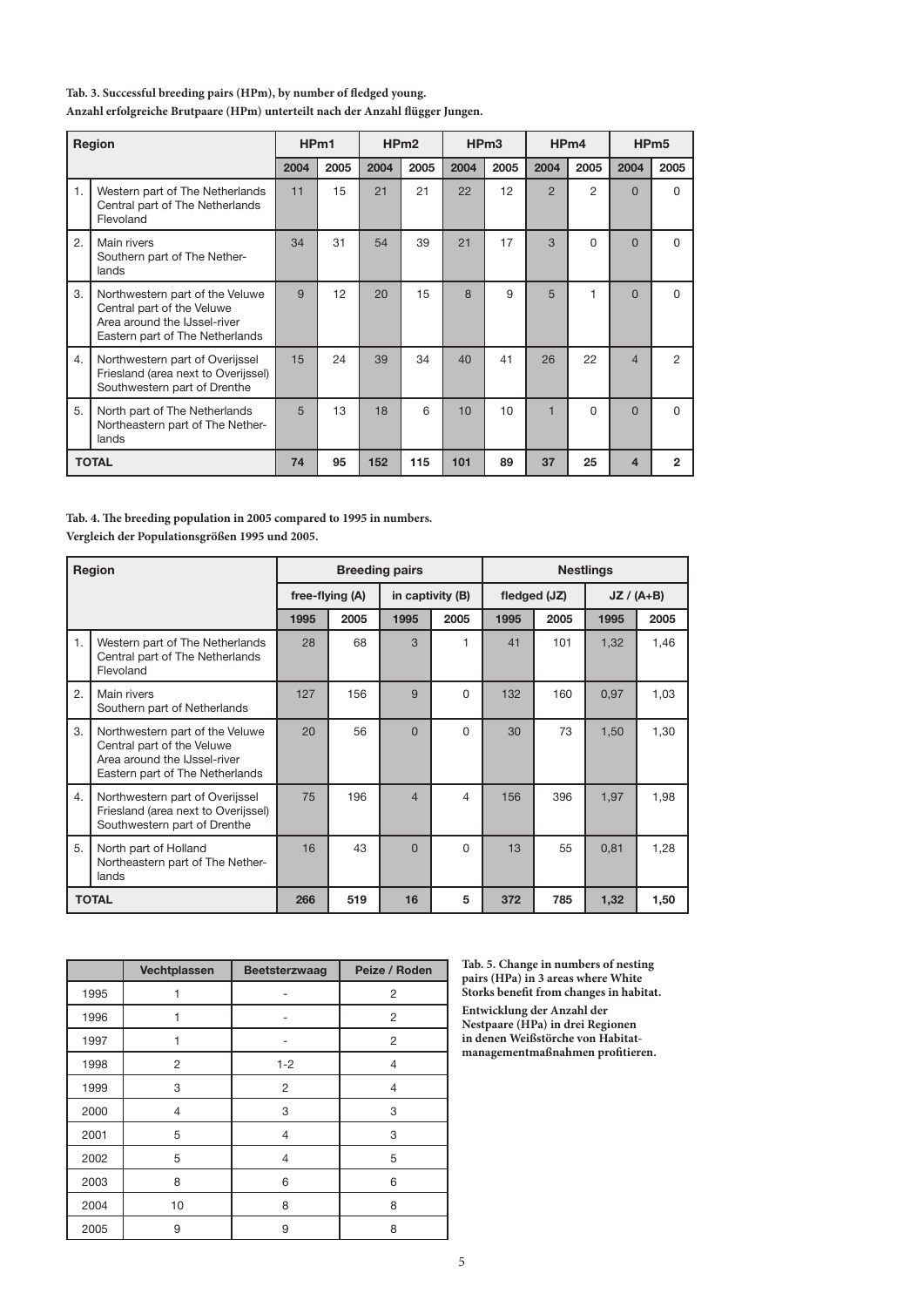







**Fig. 2. Development of the breeding population (in 1996 the results of the breeding station in Groot-Ammers were not available. This explains the decreasing numbers in the graphics.).**

**Entwicklung der Brutpopulation (für 1996 sind die Ergebnisse der Brutstation in Groot-Ammers nicht verfügbar. Dies erklärt den Rückgang in der Grafik.).**



**Fig. 3. Nests on poles in proportion to other nest types used by nesting pairs. Anteil der Nester auf Masten im Vergleich zu anderen Nestunterlagen.**